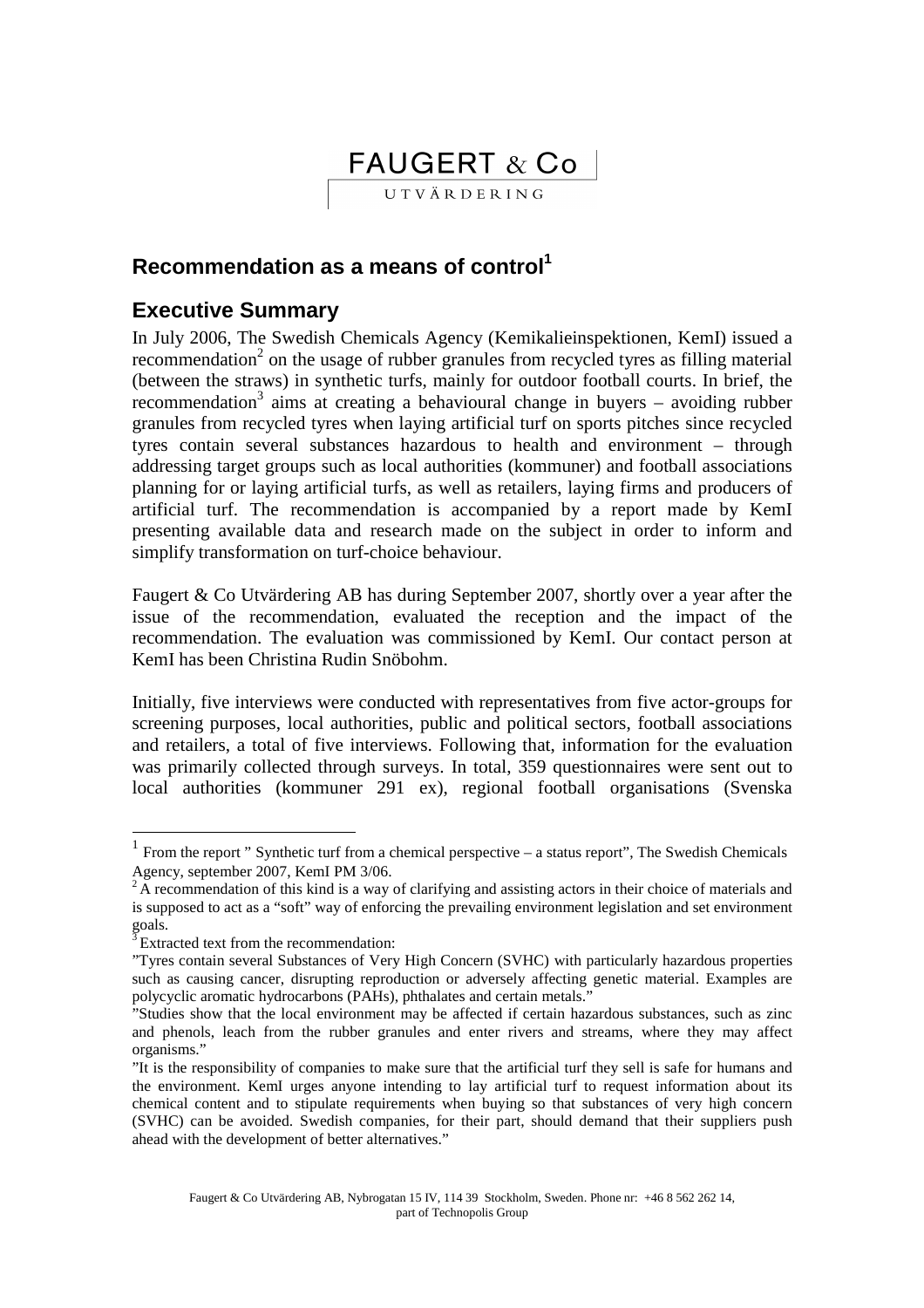fotbollsförbundets distrikt 24 ex) and local football clubs (lokala fotbollsföreningar 44 ex). 22 of the responses from local authorities' represent environment and health departments. In addition, ten interviews were conducted with retailers of artificial turf.

The main issues of the evaluation were:

- To what extent are the parties aware of the recommendation and its purpose?
- *Which consequences (impact) has the recommendation lead to?*
- *How is a recommendation of this kind received?*

#### *To what extent are the parties aware of the recommendation and its purpose?*

The evaluation found that quite a large number of the informants were aware of the recommendation and its purpose, all the suppliers, 67% of the football districts and 58% of the local authorities. Only the football clubs were showing a different result, whereas only 26% of the respondents admitted they were aware of the existence of the recommendation.

This response distribution appears logical and illuminates the different actors' focal points and interests. For example, KemI primarily addressed the departments of environment and health at the local authorities, and the survey was primarily addressed, through the registrars, to the department believed to be the most knowledgeable on issues regarding artificial turf, which then mainly turned out to be the department of sports and leisure. This may be a sign of failing communication procedures between the departments within the local authorities, as answers from departments other than environment and health showed less awareness of and willingness to comply with the recommendation.

#### *What impact did the recommendation achieve?*

The information we collected showed a change in behaviour, to some extent. An increased level of awareness resulted in change of action, for example, a proven decrease in demand for rubber granules from recycled tyres. The results show that 91% of the football courts with artificial turf laid before the recommendation contained granules from recycled tyres, whereas only 40 % of the football courts laid after the recommendation contained that same material, in spite of a total increase in the number of football courts laid. Instead alternative materials are used, such as other forms of rubber granules, plastic granules and sand.

Quite a few of the respondents express doubts about the alternative materials offered on the market, since their durability, sustainability and playability as compared to other materials are not known.

However, the point must be made that change in behaviour is most likely the result of many aspects – whereof the recommendation is one – in combination with the media debate and the general level of increased awareness of the importance of strategic choices to ensure a sustainable development.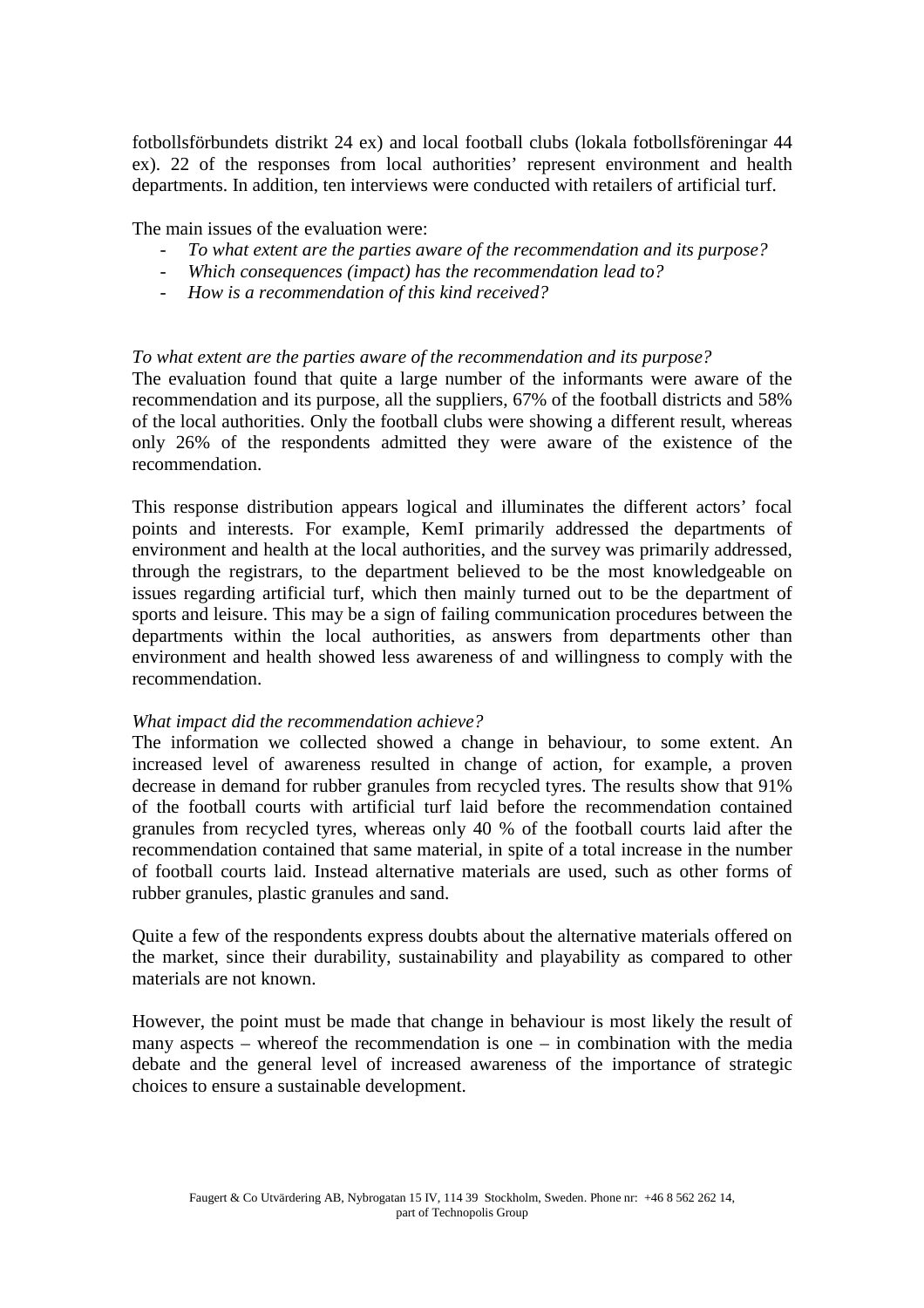Suppliers claim that the recommendation led to behavioural changes amongst them as well as amongst buyers, though to a varying degree. Some pointed to the fact that some buyers, right at the time when the recommendation was issued, altered their filling material plans. Some of them also say that if it had not been for the recommendation, granules from recycled tires would still be the primary choice amongst buyers.

The data indicate two impediments for the complete success of the recommendation:

- The report's and the recommendation's lack of focus on the consequences of the use of alternative materials, leaving too much up to the buyer on choosing more advantageous materials.
- Actor's various expectations, interests and motives regarding financial aspects (costs) as well as durability, sustainability and playability related traits of the filling materials chosen.

### *How is a recommendation of this kind received?*

Most respondents reacted positively to the recommendation and perceived it as a support in working with planning of artificial turf football courts. However, quite a few were of the opinion that the issue of the recommendation might have been a little too hasty, that the reaction stood out of proportion. The KemI report is not perceived to include the facts needed to completely support compliance to the recommendation, which complicates. The producers and suppliers expressed frustration with not having been offered the length of time needed to bring forth a granule material as durable, playable and financially advantageous (cheap) as the granules from recycled tyres appeared to be.

### *Comments*

Issues of chemical nature are complicated by the fact that we know little about the impacts of quite a great number of chemical substances – as well as chemical qualities of many products on the market. This common lack of knowledge and awareness often accompanying chemical issues is showing clearly in the material collected for the evaluation, both in the facts underpinning the recommendation as well as in the interpretations of the recommendation made by actors, showing in their comments.

Suppliers are a major node in this system, an important target group for the recommendation since they are responsible for the effects of their products and the accompanying information which they distribute. To what extent they have really taken this responsibility in the case of artificial turf can be debatable.

The evaluation also shows the potential conflict of interest that affects the local authorities, as departments are representing different aspects of the usage of football courts. For example, sports and leisure departments may be more interested in usage and playability of the foot ball court, park and street departments may be more interested in durability and maintenance aspects of the materials chosen, and the environment department is likely most interested in sustainability for man and nature in the long run. For the recommendation to have the desired impact on the decision making process in the local authorities, this needs to be taken into account.